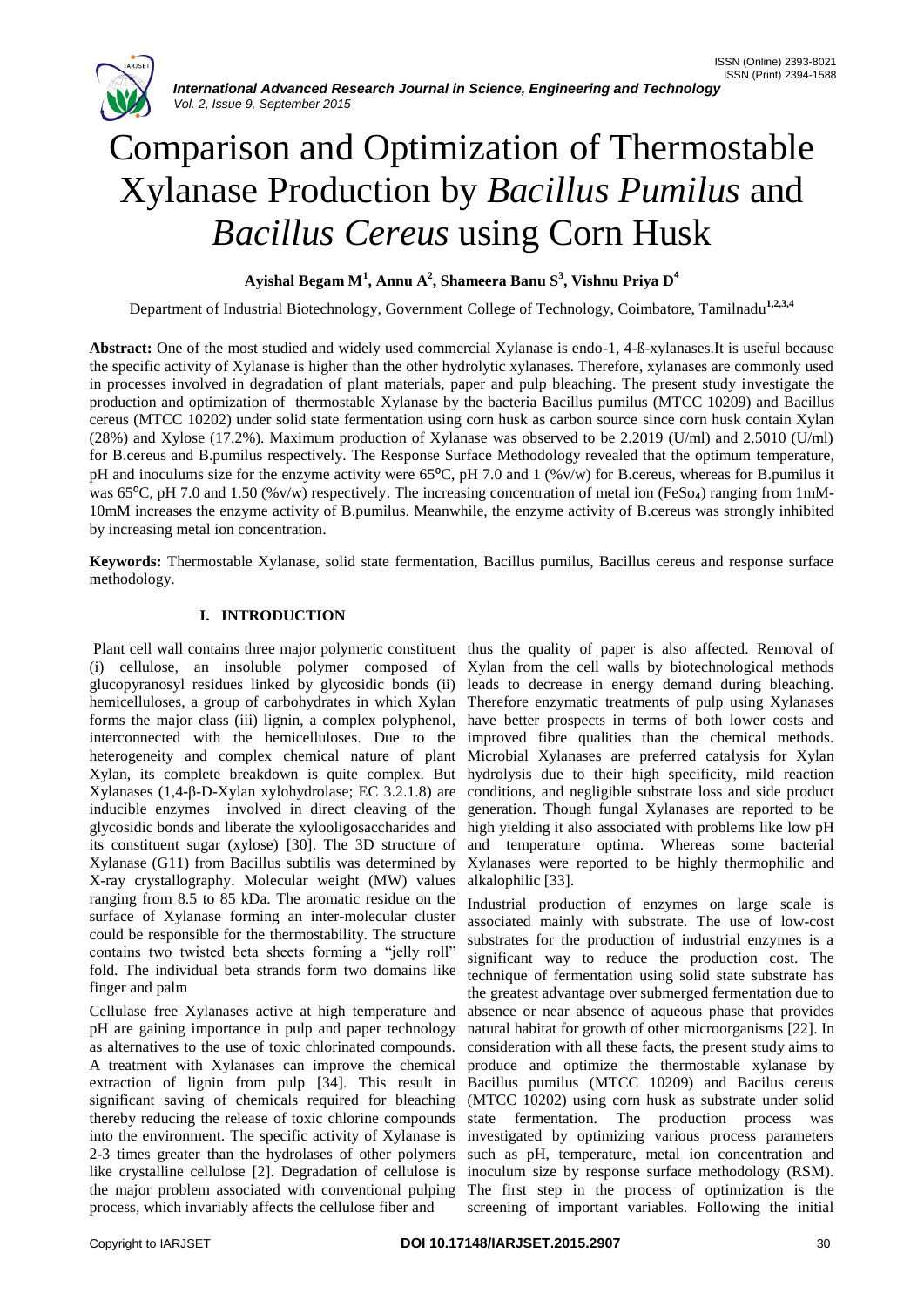

screening, the next step is optimizing the selected was prepared by mixing 2.5g RBB dye and 2.5g Xylan variables. The selected variables were reported to produce powder (corn husk) to 60ml of water. 20ml of Acetate experimental design to check the interactive effect of the variables.

## **II. MATERIALS AND METHODS**

#### A. Microorganism

The bacterial strain used in this comparative and optimization study was Bacillus pumilus (MTCC 10209) and Bacilus cereus (MTCC 10202).

### B. Substrate preparation

Corn husk was obtained from local market in Coimbatore. The substrate was washed 2-3 times with distilled water. It was dried under room temperature for 24 h. Then the substrate was powdered and sieved between 400-600nm using sieve shakers.

# C. Growth Conditions of Culture

The two bacterial strains were maintained in liquid medium as well as solid medium. The media contain beef extract

 $(1.0g/L)$ , yeast extract  $(2.0g/L)$ , peptone(5.0g/L), Nacl(5.0g/L) and Agar(20.0g/L). The media was inoculated with B.pumils and incubated at 37°C for 12 h whereas B.cereus containing media was incubated at 37°C for 24 h and their growth curve characteristic was studied for every 2 h. At each time interval the solid media was suspended with 0.1% gelatin. The absorbance was read at 640nm using UV spectrometer.

# D. Xylanase production by Solid State Fermentation

To produce the extracellular Xylanase under solid state fermentation corn husk was used as substrate. The bacterial strain was cultured in Erlenmeyer flasks (250 mL) containing 5 g of corn husk moistened with 10 mL of the basal salt solution. The media was inoculated with B. pumilus and B cereus separately incubated at 37<sup>o</sup>C for 12 h and 24 h respectively. After incubation period of fermentation spent; 3g of the solid substrate was added to 30mL of 50mM of phosphate buffer. It was vortexed thoroughly to extract the enzyme. The sample was centrifuged at 5000 rpm for 10 min at 4°C. Centrifugation will remove Xylanase from substrate. Supernatant was filtered through Whatman No. 1 filter paper and the clear filtrate was used as crude Xylanase.

# E. Xylanase assay

Xylanase activity was measured according to Rajashri et.al [27]. To 0.5mL of solubilised xylan solution o.5mL of crude xylanase was added and left undisturdeb for half an hour. To the mixture 2mL of distilled water and 3mL of DNSA was added and incubated at 50°C for 5 min in water bath. The absorbance was measured at 540nm using UV spectrometer. One unit of xylanase activity was defined as the amount of enzyme that liberates 1micromole of reducing sugars equivalent to xylose per minute under the assay conditions described.

#### F. RBB assay

This assay functions on the release of ethanol soluble RBB when the RBB-Xylan is cleaved by xylanase. RBB-xylan 30 experiments were performed. The relationships

solution was added to RBB-Xylan solution. It was mixed thoroughly and added with 20ml Sodium hydroxide solution. The mixture was stirred for 90 min and two volumes of 96% ethanol were added to precipitate. It was filtered using Whatman filter paper and was washed using 1L wash solution containing 660ml ethanol, 330ml  $H_2O$ and 1.35g Sodium acetate. Again it was washed with 100ml 75% ethanol followed by 50ml Acetone. The precipitate was dried overnight at room temperature.

Remazol brilliant blue assay was done by dyed RBB-xylan in which 0.1M Acetate buffer contain 1.15g/ml of RBB-Xylan. To 250ml of cell culture 250ml of RBB-Xylan was added and incubated for 2 h at 30ºC. 1ml of Ethanol was added to stop the reaction and RBB-Xylan was precipitated. Centrifugation was done at 5000 rpm for 1 min. the collected supernatant was measured at 595nm. The absorbance was compared to medium with no xylanase control.

### G. Effect of temperature on enzyme activity

The optimum temperature for maximum xylanase activity was determined by varying the reaction temperature from 40 to 100°C. The optimum temperature was determined by plotting relative activity of the enzyme against temperature.

### H. Effect of pH on enzyme activity

The effect of pH on enzyme activity was determined by incubating xylanase at various pH ranging from 6.0 to 9.0. The various buffers used were 50mM sodium phosphate  $(pH 6, 7)$ , 50mM Tris HCl  $(pH 8, 9)$ . The optimum pH was determined by plotting relative activity of the enzyme against pH.

#### I. Effect of metal ion on enzyme activity

Ferrous sulphate act as an inducer for maximum enzyme production. Hence,  $Fe^{+2}$  ion at different concentrations were taken ranging from 1mM-10mM. The enzyme activity was measured using enzyme assay described above.

#### J. Effect of inoculum size on enzyme activity

Inoculum size is one of the important factor to be considered for a solid media under solid state fermentation. The media was inoculated with increasing inoculum concentration ranging from 0.5% to 2.5% in volumes.

I. Optimization of screened components by response surface methodology and statistical designs

RSM an empirical combination of mathematical and statistical technique is a quite powerful tool for modeling, improving and optimizing the processes. The significant medium components screened through OFAT were subjected to central composite design (CDD), a popular second-order experimental design for developing sequential experimentation and predicting the level of factors to get optimal response. Four variables such as pH, temperature, metal ion and inoculums size which have given significant yield from OFAT were selected and so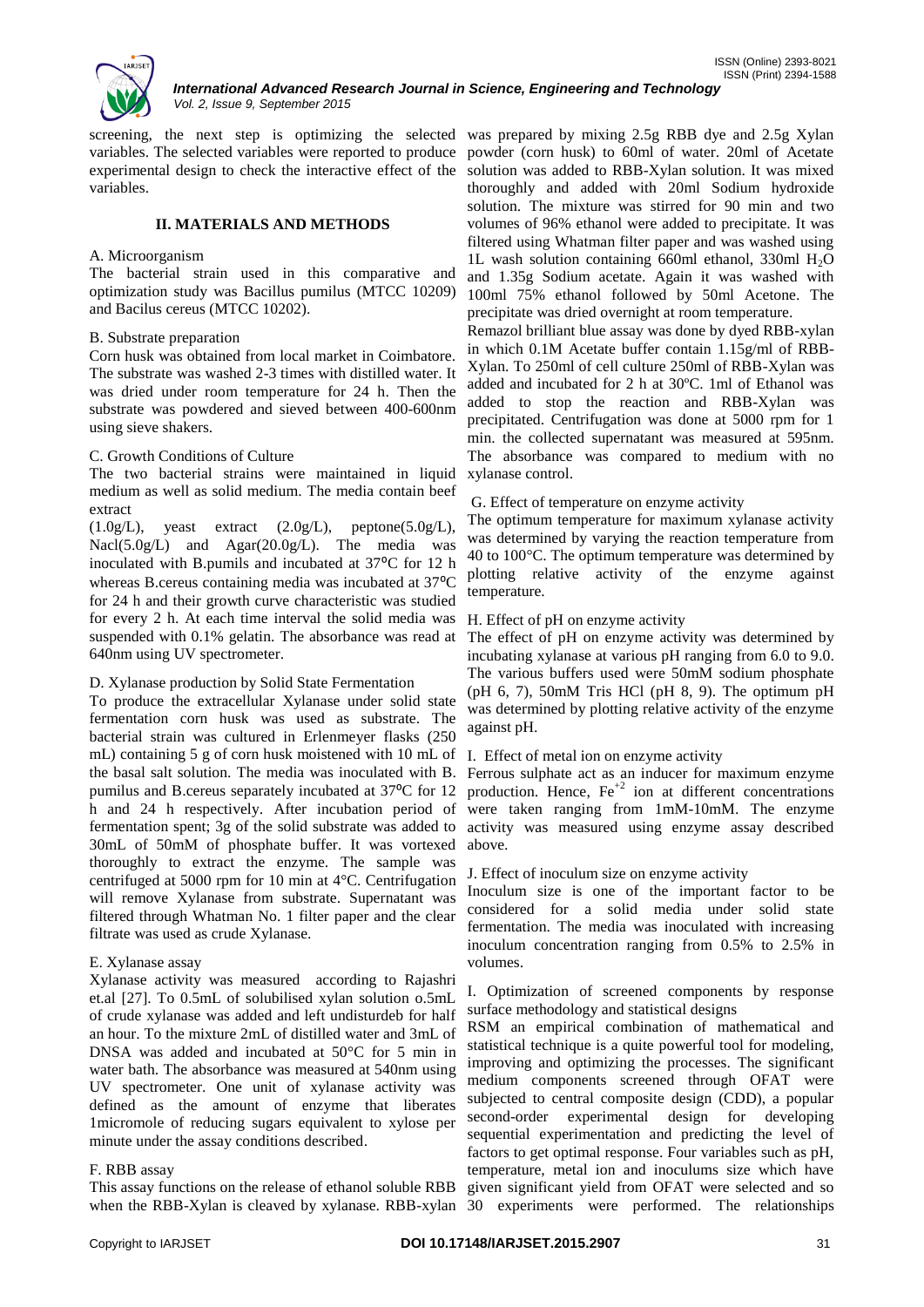

#### *International Advanced Research Journal in Science, Engineering and Technology Vol. 2, Issue 9, September 2015*

between the variables were determined by fitting the C. Effect of temperature on enzyme activity second order polynomial equation obtained from 30 trial experiments. The MINITAB of Version 17 was used to perform RSM. The minimum and maximum ranges of the variables were used and the full experimental plan with regard to their values in actual and coded form is provided in Table 4. The fitted equation was then expressed in the form of two-dimensional contour plots and response surface plots to illustrate the interactive effects of the independent variables on the dependent ones.

### **III. RESULTS AND DISCUSSION**

#### A. Growth curve characteristics

The time course of microbial growth was studied in solid media under assay condition. Absorbance was measured for every 2 h of interval. The period of log phase for B.cereus has been found out to be between 6-20h meanwhile B.pumilus attained logarithmic phase at its 3rd h up to  $12<sup>th</sup>$  h and it was shown in Fig. 1 and Fig. 2 respectively.



Fig.1. Growth curve pattern of B.cereus



Fig.2. Growth pattern of B.Pumilus

#### B.RBB assay

The media with RBB-Xylan was compared with media containing no Xylanase. It was shown in Table I. The higher absorbance indicates more Xylanase activity.

| <b>Sample</b>                 | Absorbance at<br>595 <sub>nm</sub> |  |  |
|-------------------------------|------------------------------------|--|--|
| Control 1(without RBB-xylan)  | 0.066                              |  |  |
| B.cereus                      | 1.550                              |  |  |
| Control 2 (without RBB-xylan) | 0.723                              |  |  |
| <b>B.pumilus</b>              | 1.702                              |  |  |

The enzyme production was carried out at different temperatures ranging from 40-100°C. The maximum Xylanase production by Bacillus pumilus and Bacillus cereus was found to be  $75^{\circ}$ C and  $65^{\circ}$ C respectively and it was shown in Fig. 3. Optimum Xylanase production was reported by Ranganathan Kapilan et al., (2010) at  $60^{\circ}$ C using oats Xylan as substrate [28]. Anjum Banu et al., (2012) observed highest Xylanase activity at 30°C [2]. Miass E. Ahmed (2014) observed that the Xylanase exhibited greatest activity at  $55^{\circ}$ C. [17].



Fig.3. Effect of temperature on xylanase activity from B.Pumilus and B.cereus

#### D. Effect of pH on on enzyme activity

pH was the most important factor to characterize the enzyme. Maximum Xylanase from B.pumilus and B.cereus was observed at pH 8 and 7 respectively shown in Fig. 4. The production of Xylanase from Bacillus pumilus mtcc8964 at pH 6 was reported by Dinesh Kumar et al., [10]. AnjumBanu et al., observed maximum production of Xylanase by Bacillus pumilus at pH 7.0 [2]. They used substrates such as wheat straw, wheat bran, rice bran, banana stem, soybean flour and mustard oil cake. Roy et al., observed the Xylanase exhibited greatest activity at pH 6 produced by Bacillus cereus from soil.[30]



Fig.4. Effect of pH on xylanase activity from B.Pumilus and B.cereus

E. Effect of metal ion on enzyme activity

The enzyme production at different metal ion (Feso<sub>4</sub>) concentration values ranging from 1-10mM was carried out. As depicted in Fig. 5, the maximum Xylanase production by B.pumilus and B.cereus was found to be at 7mM and 1mM respectively. This indicates that the increasing concentration of metal ion  $(FeSo_4)$  increases the enzyme activity of B.pumilus. Whereas, the increasing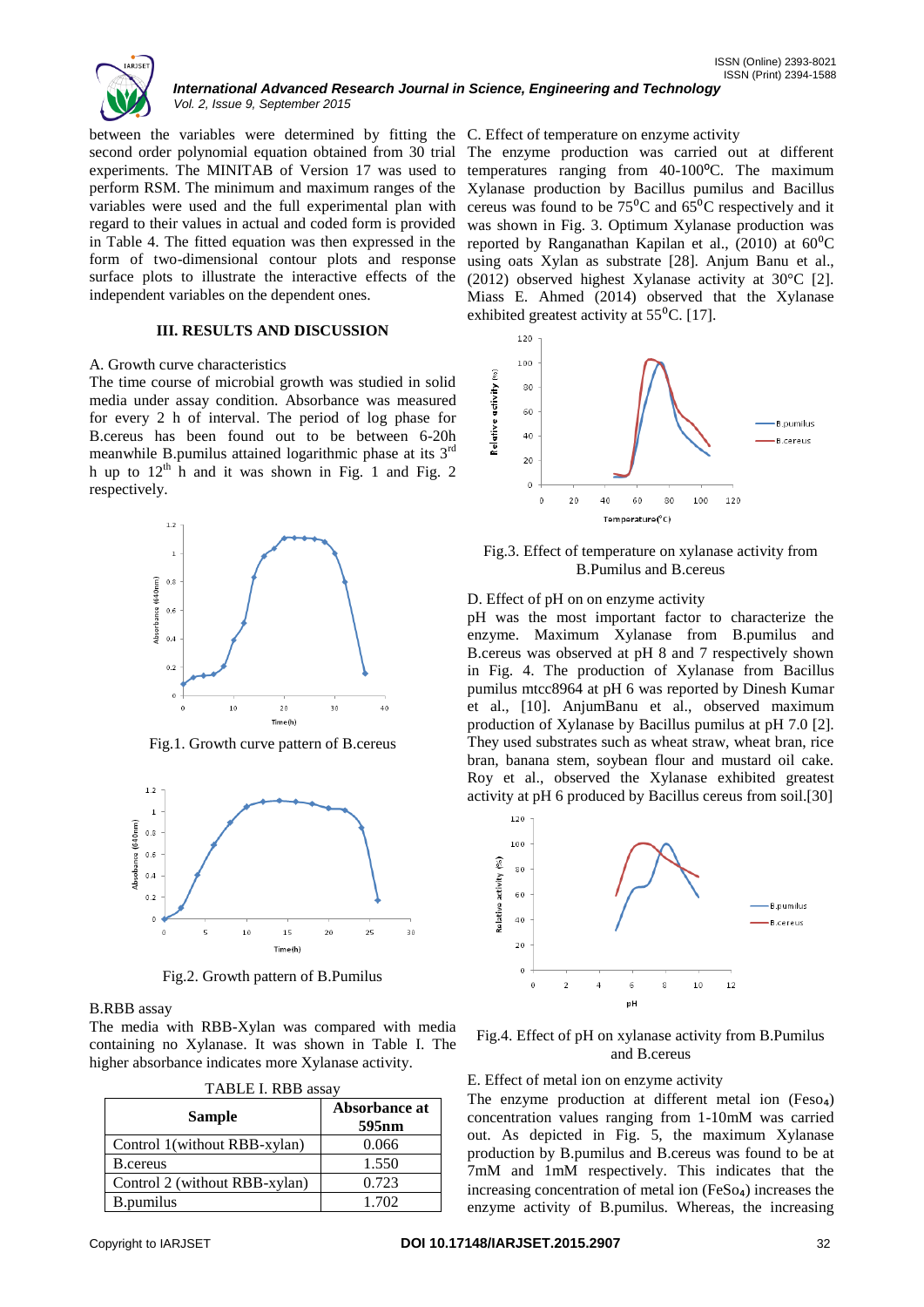

metal ion concentration strongly affects the enzyme activity of B.cereus. Such results were reported by Gessesse A [12]. They tested differential ions on Xylanase produced by Bacillus sp. and found significant effect on Xylanase activity.

*Vol. 2, Issue 9, September 2015*



Fig.5. Effect of Meta ion concentration on Xylanase activity from B.Pumilus and B.cereus

F. Effect of inoculums size on enzyme activity

The maximum Xylanase production by Bacillus pumilus and Bacillus cereus was found to be at 1.5 % and 1% of inoculums size respectively. Similar studies were carried out as follows: 15% (w/v) of inoculums was used for the production of Xylanase from B. licheniformis [37]. 5% inoculums was sufficient for Xylanase production by Streptomyces sp. QG-11-3 whereas 10% inoculums led to good enzyme production by Bacillus sp. AR-009 [5] and Xylanase production was highest at inoculums size 1%  $(w/v)$  [2].



Fig.6. Effect of inoculums size on Xylanase activity from Bacillus pumilus and Bacillus cereus

G. Optimization of selected factor and their interactive effects

Optimum conditions of the above mentioned important variables and the result of their relations on xylanase activity were determined by response surface methodology. Table-II & III shows the information of the actual values worked in the Central composite design. The results obtained by central composite design were examined by standard analysis of variance and the predicted and observed response. The second order regression gave the stages of xylanase production as a function of initial values of pH, temperature, metal ion and inoculums size which can be predicted by the following equation. Equation 1 & 2 represents for B.pumilus and B.cereus respectively.

| TABLEII. Range and levels of selected factors used in |  |
|-------------------------------------------------------|--|
| terms of actual values (Bacillus cereus)              |  |

| Factors                | Code | Low<br>level | High<br>level |
|------------------------|------|--------------|---------------|
| Temperature( ${}^0C$ ) |      | 65           | 75            |
| pН                     |      |              |               |
| Metal ion(mM)          | ⊂    | 0.5          | 1.0           |
| Inoculum               |      | 0.5          | 1.5           |
| concentration (%)      |      |              |               |

TABLE III. Range and levels of selected factors used in terms of actual values (Bacillus pumilus)

|                        |      | Low   | High  |
|------------------------|------|-------|-------|
| Factors                | Code | level | level |
| Temperature( ${}^0C$ ) |      | 65    | 75    |
| nН                     | B    |       |       |
| Metal ion $(mM)$       |      |       | 10    |
| Inoculum               |      | 1.0   | 1.5   |
| concentration (%)      |      |       |       |

Enzyme Activity Y =4.3-0.603\* A+4.15\* B-4.85 \*C+ 56.59\*D-.00396\*A\*A-0.491\*B\*B-0.229\*C\*C 1.936\*D\*D+0.0228\*A\*B+0.1245A\*C-0.1796\*A\*D  $+0.446*B*C-2.005*B*D-2.439*C*D$  ---------- (1) Enzyme activity  $Y = 4.3+0.149A-0.83B+8.09C$ +5.27D+0.00078A\*A+0.271B\*B+1.068C\*C+1.030D\*D-0.0333A\*B-0.0842A\*C-0.0745A\*D-0.364B\*C- $0.022B*D-1.61C*D$  ------------- (2)

Furthermore, the results were analyzed by analysis of variance (ANOVA). This assisted in elucidating the main, squared and interaction effects among the process variables and their influence on the measured enzyme activity. All experiments were carried out in sequential order as specified by the design. In general the Fischer"s variance ratio, the F value should be higher than the low probability, P values for the predictions to be significant [18]. In this study, the lowest P-value $(0.001)$  and fvalue(8.49) played a major role than the squared and interactive effect in the enzyme activity of B.Pumilus. While the p-value and f-value for the enzyme activity of B.cereus was p=0.001and 12.52 respectively which indicated the significance of linear variables and it was shows in below Table IV & V.

TABLE IV. Anova for the quadratic regression model for enzyme activity of B.pumilus

| Source         | D  | Seq       | Adj   | $F-$ | $P -$ |
|----------------|----|-----------|-------|------|-------|
|                |    |           |       |      |       |
|                | F  | <b>SS</b> | MS    | valu | value |
|                |    |           |       | e    |       |
| Regression     | 14 | 7.490     | 0.535 | 4.85 | 0.004 |
| Linear         | 4  | 4.079     | 1.019 | 8.49 | 0.001 |
| Square         | 4  | 0.229     | 0.057 | 0.48 | 0.752 |
| Interaction    | 6  | 3.181     | 0.530 | 4.41 | 0.010 |
| Residual error | 14 | 1.682     | 0.120 | 1.09 | 0.508 |
| Lack-of-fit    | 10 | 1.232     | 0.123 |      |       |
| Pure error     | 4  | 0.450     | 0.112 |      |       |
| Total          | 28 |           |       |      |       |
|                |    |           |       |      |       |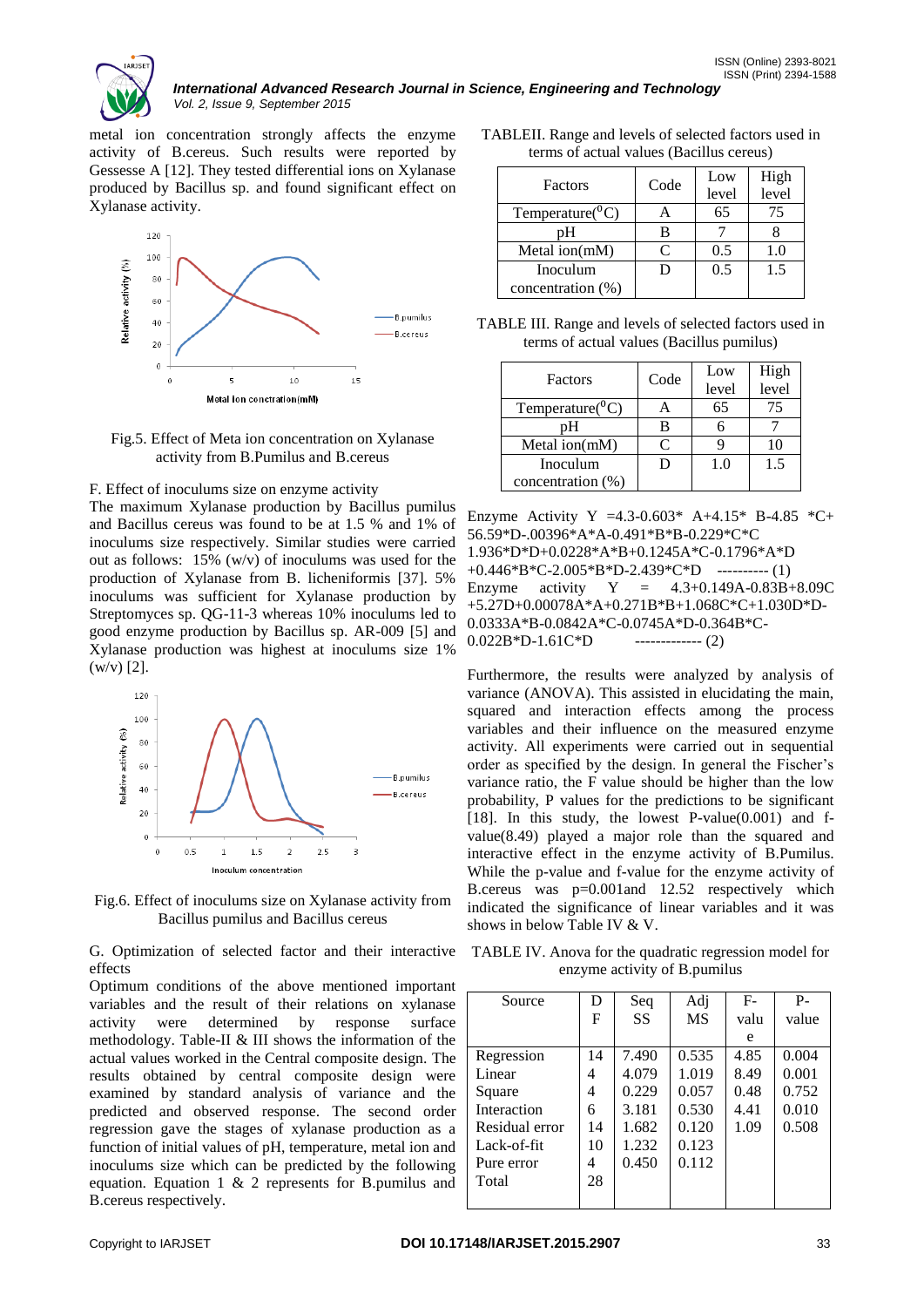

The determination coefficient R-sq 83.05% and 83.95% for Bacillus pumilus but the experimental data was acceptable. The linear, square and quadratic or interaction factors which have p value≤0.05 have significant effect on enzyme activity.

TABLE V. Anova for the quadratic regression model for enzyme activity of B.cereus

| Source      | DF | Seq SS | Adj<br>MS | $F-$<br>value | $P -$<br>value |
|-------------|----|--------|-----------|---------------|----------------|
| Regression  | 15 | 5.6493 | 0.376     | 4.88          | 0.003          |
| Linear      |    | 3.8640 | 0.966     | 12.52         | 0.000          |
| Square      | 4  | 0.281. | 0.070     | 0.91          | 0.483          |
| Interaction | 6  | 0.621  | 0.103     | 1.34          | 0.303          |
| Residual    | 14 | 1.080  | 0.077     |               |                |
| error       | 10 | 1.080  | 0.108     |               |                |
| Lack-of-fit | 4  | 0.000  | 0.000     |               |                |
| Pure error  | 27 |        |           |               |                |
| Total       |    |        |           |               |                |

Circular or elliptical shape contour plot indicate whether the reciprocal interactions between the factors are significant or not. Each contour plot showed an infinite number of combinations of the two test variables with the other variable maintained at a fixed level [18]. Circular contour plot indicates that the interactions between corresponding factors are negligible, while elliptical contour plot indicates that the interactions between corresponding factors are significant. Results of the present study showed that the contour plot which was elliptical in shape, indicates significant interaction effect between that two factors. The contour plots of enzyme activity are shown in the Figure 7  $& 8$ . The peaks and curvature indicated the maximum enzyme activity in the RS plots. The shapes of the surfaces, circular (or) elliptical indicated whether the interactions among different variables were significant or not. In general, the RS plots can be dome shaped, inverted "U" shaped, some with a saddle point and some do not show any regular variation with increase / decrease in variables. Fig. 9 & 10 illustrates the response surface of B.pumilus and B.cereus respectively.



Fig.7 illustrating the contour plots of enzyme activity for Bacillus pumilus

In fig. 9.a) increase in the metal ion concentration with pH increase up to optima level increased the enzyme activity.



Fig.8 illustrating the contour plots of enzyme activity for Bacillus cereus



Fig. 9 Response surface plot of B.pumilus for enzyme activity at different ranges of a) pH and metal ion concentration b) metal ion and inoculums concentration c) temperature and pH



Fig. 10 Response surface plot of B.cereus for enzyme activity at different ranges of a) metal ion and inoculums concentration b) pH and inoculums concentration c) pH and metal ion concentration

The dome shaped surface (fig. 9.c) showed that the enzyme activity increased up to optimized temperature and pH level after that there is reverse trend on the surface. Meanwhile, the enzyme activity showed drastic decrease with increase in metal ion concentration. While, the inverted dome shaped (fig. 10.b) showed the increase/ decrease in the variable with other two variable fixed at apposition that is called hold values.

#### **IV. CONCLUSION**

The present study investigated the optimized level for xylanases production from Bacillus cereus and Bacillus pumilus. The production pattern was studied under solid state fermentation with corn husk as substrate. The analysis of enzyme production by Bacillus cereus revealed that the maximum production (2.2019 U/ml) was recorded in solid medium at pH 7, temperature 65°C, inoculums size  $1\%$  (v/w) and 1mM metal ion concentration. The analysis of enzyme production by Bacillus pumilus revealed that the maximum production (2.5010 U/ml) was recorded in solid medium at pH 7, temperature 65°C, inoculums size 1.5% (v/w) and 9 mM metal ion concentration. While Rajashri et.al reported that maximum Xylanase was observed at optimum level of  $50^{\circ}$ C and pH 8.0 [27]. The statistical analysis for the maximal